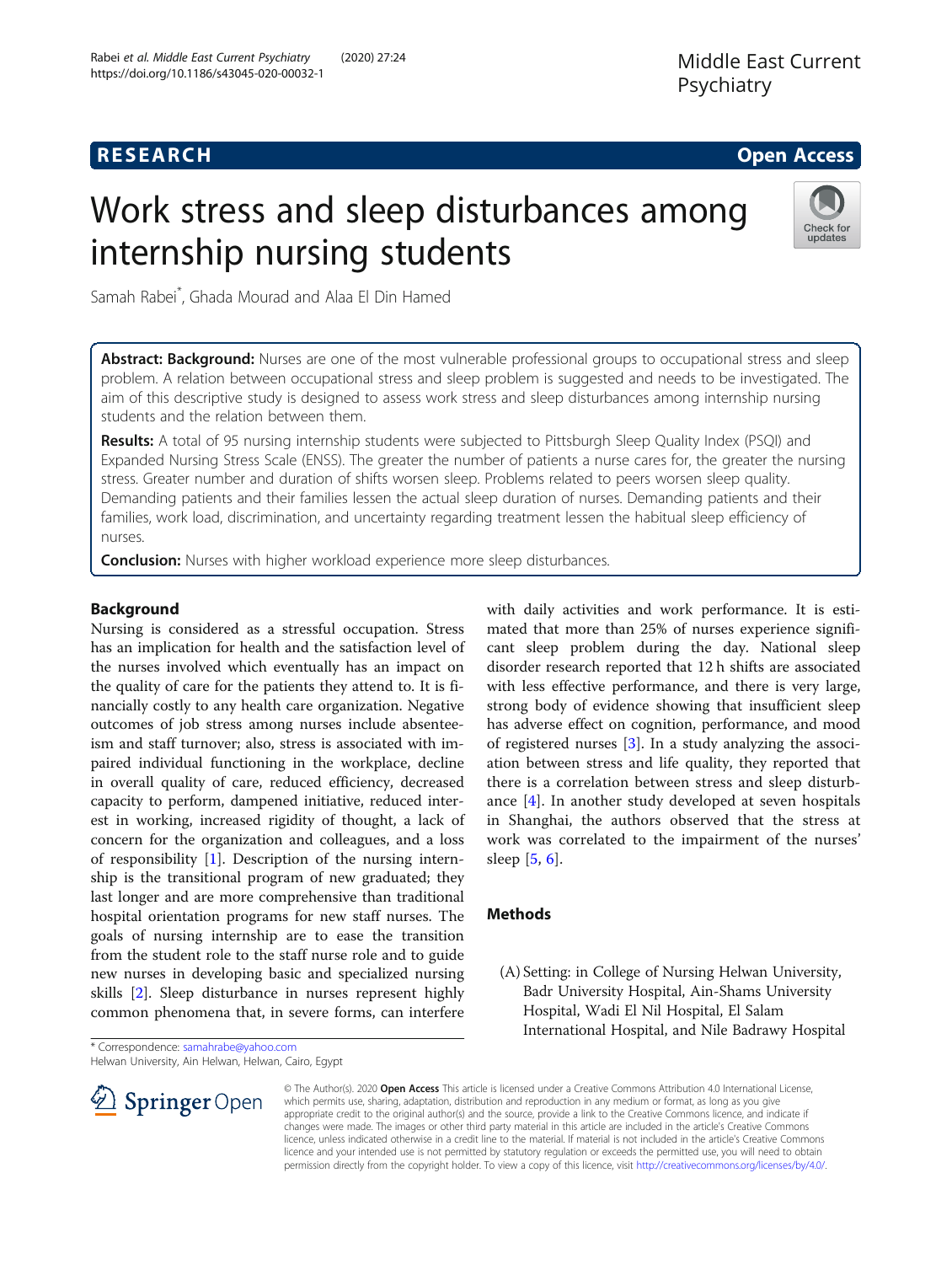- (B) Subject: 95 students in the five hospitals collected in a stratified random method for a descriptive design
- (C) Timetable: between June and December 2016
- (D)Tools for data collection: demographic data questionnaire, Pittsburgh Sleep Quality Index (PSQI) and Expanded Nursing Stress Scale (ENSS) were used.
- Sociodemographic Questionnaire: developed by the researchers which includes age, sex, religion, marital status, and monthly income.
- The Pittsburgh Sleep Quality Index (PSQI): developed by Buysse et al. [[7](#page-5-0)] and revised by Smyth [[8\]](#page-5-0). It consists of seven domains: sleep quality, latency, duration, efficiency, nigh sleep disturbance, use of sleep medication, and daytime sleepiness over the last month. Each scored from 0 to 3, which sum results in a global score that may range from 0 to 21. Scores above 5 suggest poor sleep quality, and igher scores indicate sleep of lowest quality.
- Expanded Nursing Stress Scale (ENSS): 36 developed by Gray-Toft and Anderson [[9](#page-5-0)] and revised by French [\[10](#page-5-0)]. It contains 57 items in nine subscales: death and dying, conflict with physicians, inadequate emotional preparation, problems relating to peers, problems relating to supervisors, work load, uncertainty concerning treatment, patients and their families, and discrimination. The questionnaire is a 57-item 5 point Likert scale. The responses were "never stressful" (1), "occasionally stressful" (2), "Frequently stressful" (4), "extremely stressful" (4), and does not apply (5). The does not apply score of (5) was considered (0) in the statistical analysis. The higher the score, the more the respondent agreed that the situation was stressful. A total and sub-scale mean score is derived from this

instrument which ranges from 0 to 4. There are no specific cut scores or published mean norms for the ENSS that determine whether an individual is stressed or not. However, higher scores indicate higher levels of stress. (E) Statistical analysis was done using SPSS version 14.

#### Results (Tables 1, 2, [3,](#page-2-0) [4](#page-2-0), [5,](#page-2-0) [6,](#page-2-0) [7](#page-3-0), [8,](#page-3-0) [9](#page-4-0) and [10](#page-4-0))

#### **Discussion**

The percentage of nurses in the current study who scored global sum of 8 PSQI more than 5 points (considered to have sleep disturbance) is 90.53%. Most studies showed a lower prevalence of sleep disturbance

| studied nurses |        |        |         |
|----------------|--------|--------|---------|
| Demographic    |        | Number | Percent |
| Sex            | Male   | 32     | 34      |
|                | Female |        | hh      |

Table 1 Distribution of demographic characteristics of the

| CCX            | ividle.      | ΟZ | - 24 |
|----------------|--------------|----|------|
|                | Female       | 63 | 66   |
| Religion       | Muslim       | 87 | 92   |
|                | Christian    | 8  | 8    |
| Marital status | Single       | 61 | 64   |
|                | Engaged      | 23 | 24   |
|                | Married      | 11 | 12   |
| Residence      | Urban        | 50 | 52   |
|                | Rural        | 45 | 48   |
| Income         | Sufficient   | 70 | 74   |
|                | Insufficient | 25 | 26   |
|                |              |    |      |

than this study. Two studies showed only 6.5% and 27.8% of subjects self-reporting as getting poor sleep [[11](#page-5-0), [12](#page-5-0)]. However, there are other studies that showed a prevalence of sleep disturbance of more than 50% [[13](#page-5-0), [14](#page-5-0)]. Our findings are nearly close to the results of a study which reported that 72% of nurses selfreported as getting insufficient sleep [[15](#page-5-0)]. The extreme difference in the results maybe because of the use of different questionnaires as measures and that the studies of sleep quality were conducted in in different cultures with different conditions of work and

|  | <b>Table 2</b> Distribution of work conditions for the studied nurses |
|--|-----------------------------------------------------------------------|
|--|-----------------------------------------------------------------------|

| Work conditions                                     |              | Number         | Percent        |
|-----------------------------------------------------|--------------|----------------|----------------|
| Hospital type                                       | Governmental | 32             | 34             |
|                                                     | Private      | 63             | 66             |
| Shifts/week                                         | 3 shifts     | 27             | 28             |
|                                                     | 4 shifts     | 41             | 44             |
|                                                     | $> 4$ shifts | 27             | 28             |
| Hours/shift                                         | 6h           | $\overline{2}$ | $\overline{2}$ |
| Night shifts/week<br>Nurse patient ratio<br>Payment | 12h          | 90             | 95             |
|                                                     | 24 h         | 3              | 3              |
|                                                     | $1 - 2$      | 54             | 56             |
|                                                     | $3 - 4$      | 26             | 27             |
|                                                     | >4           | 15             | 17             |
|                                                     | 1 for 1 to 2 | 37             | 39             |
|                                                     | 1 for 3 to 4 | 12             | 13             |
|                                                     | 1 for $> 4$  | 46             | 48             |
|                                                     | Acceptable   | 64             | 67             |
|                                                     | Not          | 31             | 33             |

Nursing stress as to total score of ENSS (7.37% severe stress, 58.95% moderate stress, 33.68% mild stress)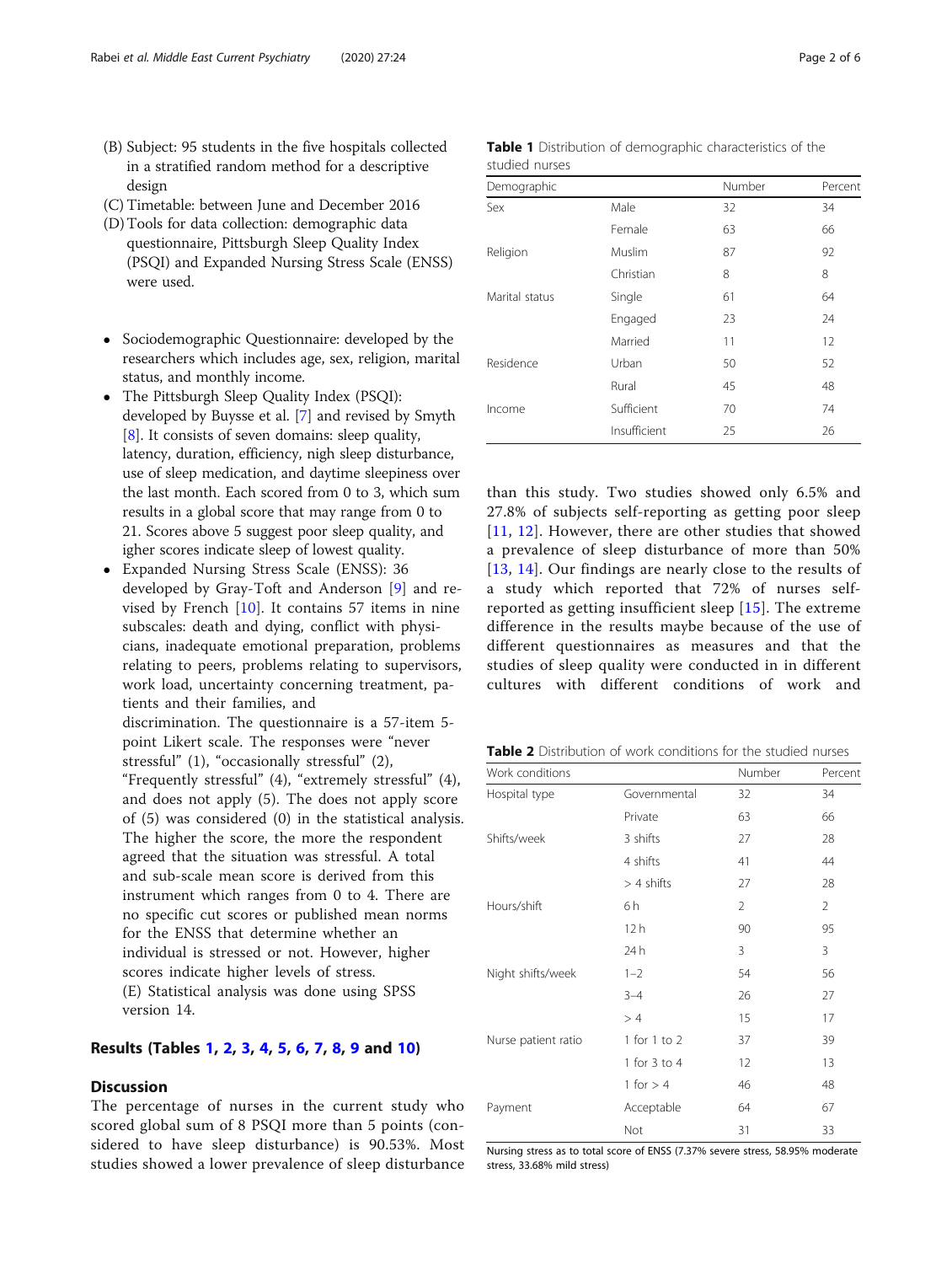<span id="page-2-0"></span>Table 3 Percent of total expanded nursing stress sub-scales score ( $n = 95$ )

|                                           | Never<br>stressed<br>(% ) | Occasionally<br>stressed (%) | Frequently<br>stressed<br>(% ) | Extremely<br>stressed<br>(% ) | Always<br>occurring<br>stress (%) |
|-------------------------------------------|---------------------------|------------------------------|--------------------------------|-------------------------------|-----------------------------------|
| A. Death and<br>dying                     | 19.6                      | 34.3                         | 23.75                          | 11.6                          | 10.75                             |
| <b>B.</b> Conflict<br>with physician      | 23.6                      | 30.8                         | 26                             | 10.8                          | 8.8                               |
| C. Inadequate<br>emotional<br>preparation | 22.67                     | 23<br>40.67                  |                                | 9.33                          | 4.33                              |
| D. Problems<br>related to<br>supervisor   | 17.5                      | 34.3                         | 26.5<br>14.3                   |                               | 7.2                               |
| E. Problems<br>related to<br>peers        | 25.1<br>31.9              |                              | 27                             | 12                            | 4                                 |
| F. Work load                              | 18.6                      | 32.8                         | 26.4                           | 13.1                          | 9.1                               |
| G. Uncertainty<br>concerning<br>treatment | 13.2                      | 35.34                        | 27.5                           | 16                            | 8                                 |
| H. Patients<br>and their<br>families      | 16.6<br>37.3<br>26.7      |                              |                                | 12.1                          | 7.3                               |
| I. Discrimination                         | 16.67                     | 34.33                        | 30.33                          | 10                            | 8.67                              |
| Total                                     | 19.3                      | 34.6                         | 26.4                           | 12.13                         | 7.57                              |

resources. It may also be because people suffer from a greater stress level compared with the past years, because of the increasing demand of service. Results of the study shows that demographic circumstances do not have a significant relation neither to sleep quality nor work stress. This is consistent with a study which

Table 4 Percent of sub-scales of Pittsburgh Sleep Quality Index  $(n = 95)$ 

| PSQI sub<br>scales            | Score | Not during<br>the past<br>month (0)<br>$(\% )$ | Less than<br>once a<br>week (1)<br>$(\% )$ | Once or<br>twice a<br>week (2)<br>$(\% )$ | Three or<br>more times<br>a week (3)<br>$(\% )$ |
|-------------------------------|-------|------------------------------------------------|--------------------------------------------|-------------------------------------------|-------------------------------------------------|
| Subjective sleep<br>quality   |       | 11.6                                           | 45.3                                       | 28.4                                      | 14.7                                            |
| Sleep latency                 |       | 20                                             | 33.7                                       | 29.5                                      | 16.8                                            |
| Actual sleep<br>duration      |       | 10.5                                           | 34.7                                       | 45.3                                      | 9.5                                             |
| Habitual sleep<br>efficiency  |       | 60                                             | 31.6                                       | 6.3                                       | 2.1                                             |
| Sleep<br>disturbances         |       | 2.1                                            | 62.1                                       | 35.8                                      | 0.00                                            |
| Use of sleeping<br>medication |       | 70.5                                           | 16.8                                       | 9.5                                       | 3.2                                             |
| Daytime<br>dysfunction        |       | 16.8                                           | 37.9                                       | 27.4                                      | 17.9                                            |
| Total                         |       | 27.35                                          | 37.44                                      | 26.03                                     | 8.87                                            |

Table 5 Relationship between demographic data and level of stress manifestation

| Demographic           |                | Total level of stress manifestation | X <sub>2</sub> | P value       |                          |               |       |             |
|-----------------------|----------------|-------------------------------------|----------------|---------------|--------------------------|---------------|-------|-------------|
| data                  | Mild           |                                     |                | Moderate      | Severe                   |               |       |             |
|                       | No.            | $\frac{0}{0}$                       | No.            | $\frac{0}{0}$ | No.                      | $\frac{0}{0}$ |       |             |
| Sex                   |                |                                     |                |               |                          |               | .890  | $\geq 0.05$ |
| Male                  | 9              | 28.12                               | 21             | 65.63         | $\overline{2}$           | 6.25          |       |             |
| Female                | 23             | 36.51                               | 35             | 55.56         | 5                        | 7.93          |       |             |
| Religion              |                |                                     |                |               |                          |               | 1.453 | $\geq 0.05$ |
| Muslim                | 28             | 32.2                                | 52             | 59.8          | 7                        | 8             |       |             |
| Christian             | $\overline{4}$ | 50                                  | 4              | 50            | 0                        | $\Omega$      |       |             |
| <b>Marital status</b> |                |                                     |                |               |                          |               | 9.233 | $\geq 0.05$ |
| Single                | 26             | 41.9                                | 31             | 50            | 5                        | 8.1           |       |             |
| Engaged               | 2              | 9.1                                 | 19             | 86.4          | 1                        | 4.5           |       |             |
| Married               | $\overline{4}$ | 36.4                                | 6              | 54.5          | 1                        | 9.1           |       |             |
| <b>Residence</b>      |                |                                     |                |               |                          |               | 1.546 | $\geq 0.05$ |
| Urban                 | 15             | 29.4                                | 31             | 60.8          | 5                        | 9.8           |       |             |
| Rural                 | 17             | 38.64                               | 25             | 56.82         | $\overline{\phantom{a}}$ | 4.54          |       |             |
| <b>Monthly income</b> |                |                                     |                |               |                          |               | 4.082 | $\geq 0.05$ |
| Sufficient            | 27             | 38.6                                | 37             | 52.9          | 6                        | 8.57          |       |             |
| Insufficient          | 5              | 20                                  | 19             | 76            | 1                        | 4             |       |             |

|         |  | Table 6 Relationship between demographic data and sleep |  |  |
|---------|--|---------------------------------------------------------|--|--|
| quality |  |                                                         |  |  |

| Demographic           |                | Total sleep quality | X <sub>2</sub> | $P$ value |       |             |
|-----------------------|----------------|---------------------|----------------|-----------|-------|-------------|
| data                  |                | Good                |                |           |       |             |
|                       | No.            | %                   | No.            | %         |       |             |
| Sex                   |                |                     |                |           | .585  | $\geq 0.05$ |
| Male                  | 2              | 6.2                 | 30             | 93.8      |       |             |
| Female                | 7              | 11.1                | 56             | 88.9      |       |             |
| Religion              |                |                     |                |           | .093  | $\geq 0.05$ |
| Muslim                | 8              | 9.2                 | 79             | 90.8      |       |             |
| Christian             | 1              | 12.5                | 7              | 87.5      |       |             |
| <b>Marital status</b> |                |                     |                |           | .863  | $\geq 0.05$ |
| Single                | 7              | 11.3                | 55             | 88.7      |       |             |
| Engaged               | 1              | 9.5                 | 21             | 95.5      |       |             |
| Married               | 1              | 4.1                 | 10             | 90.9      |       |             |
| <b>Residence</b>      |                |                     |                |           | .341  | $\geq 0.05$ |
| Urban                 | $\overline{4}$ | 7.8                 | 47             | 92.2      |       |             |
| Rural                 | 5              | 11.4                | 39             | 88.6      |       |             |
| <b>Monthly income</b> |                |                     |                |           | 3.551 | $\geq 0.05$ |
| Sufficient            | 9              | 12.9                | 61             | 87.1      |       |             |
| Insufficient          | $\Omega$       | $\mathbf 0$         | 25             | 100       |       |             |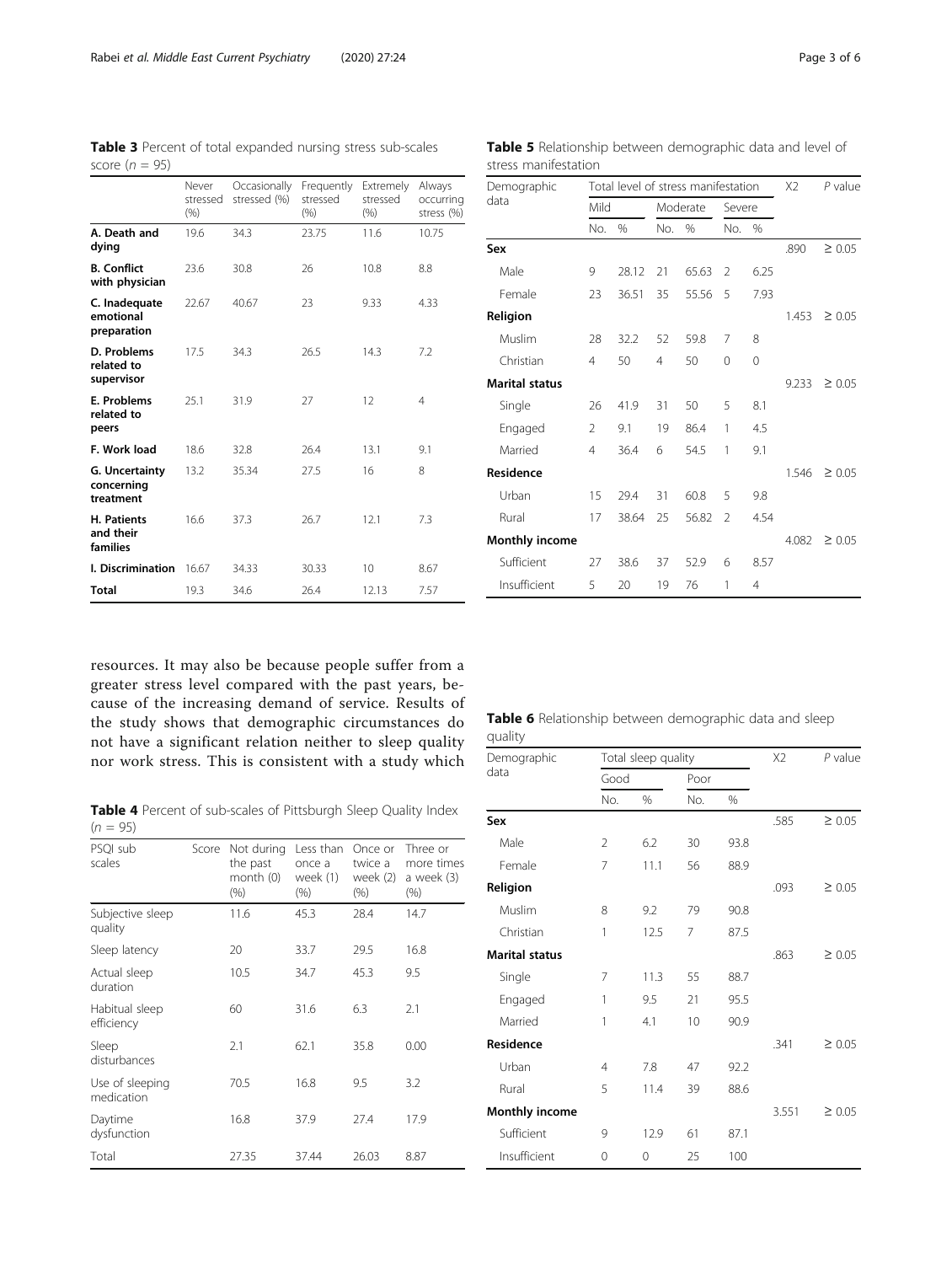| Work conditions      |                 |                 |       |                | Total level of stress manifestation |                |                | X2     | $P$ value     |
|----------------------|-----------------|-----------------|-------|----------------|-------------------------------------|----------------|----------------|--------|---------------|
|                      |                 |                 | Mild  | Moderate       |                                     | Severe         |                |        |               |
|                      |                 | No.             | $\%$  | No.            | %                                   | No.            | %              |        |               |
| <b>Hospital type</b> | Governmental    | 10 <sup>°</sup> | 30.3  | 19             | 57.58                               | 4              | 12.12          | 1.738  | $\geq 0.05$   |
|                      | Private         | 22              | 35.48 | 37             | 59.68                               | 3              | 4.84           |        |               |
| Shift number/week    | 3 shifts/week   | 10              | 35.7  | 15             | 53.57                               | 3              | 10.7           | 1.844  | $\geq 0.05$   |
|                      | 4 shifts/week   | 15              | 37.5  | 23             | 57.5                                | 2              | 5              |        |               |
|                      | > 4 shifts/week | 7               | 25.93 | 18             | 66.67                               | 2              | 7.41           |        |               |
| <b>Shift hours</b>   | 6 h/shift       | 1               | 50    | 0              | 0                                   | 1.             | 50             | 6.602  | $\geq 0.05$   |
|                      | 12 h/shift      | 30              | 33.33 | 54             | 60                                  | 6              | 6.67           |        |               |
|                      | 24 h/shift      |                 | 33.33 | $\overline{2}$ | 66.67                               | $\circ$        |                |        |               |
| Night shifts/week    | $1-2$ /week     | 21              | 38.18 | 29             | 52.72                               | 5              | 9.1            | 2.266  | $\geq 0.05$   |
|                      | 3-4/week        | 7               | 28    | 17             | 68                                  |                | $\overline{4}$ |        |               |
|                      | > 4/week        | $\overline{4}$  | 26.67 | 10             | 66.67                               |                | 6.67           |        |               |
| Nurse/patient ratio  | Nurse/1-2       | 19              | 51.35 | 13             | 35.14                               | 5              | 13.51          | 14.846 | $\leq$ 0.01** |
|                      | Nurse/3-4       | 3               | 23.1  | 10             | 76.92                               | $\circ$        | 0              |        |               |
|                      | Nurse $/$ > 4   | 10              | 22.22 | 33             | 73.34                               | $\overline{2}$ | 4.44           |        |               |
| Payment              | Acceptable      | 22              | 34.92 | 38             | 60.32                               | 3              | 4.76           | 1.869  | $\geq 0.05$   |
|                      | Non acceptable  | 10              | 31.25 | 18             | 56.25                               | 4              | 12.5           |        |               |

<span id="page-3-0"></span>Table 7 Relationship between work conditions of studied sample and level of stress

\*\*High statistical significance

| Table 8 Relationship between work condition of studied sample and level of sleep quality |  |  |  |
|------------------------------------------------------------------------------------------|--|--|--|
|------------------------------------------------------------------------------------------|--|--|--|

|                     | Work            |                | Total sleep quality |      |      | X2    | $P$ value     |
|---------------------|-----------------|----------------|---------------------|------|------|-------|---------------|
|                     | conditions      |                | Good                | Poor |      |       |               |
|                     |                 | No.            | %                   | No.  | $\%$ |       |               |
| Hospital type       | Governmental    | $\overline{4}$ | 12.1                | 29   | 87.9 | 0.413 | $\geq 0.05$   |
|                     | Private         | 5              | 8.1                 | 57   | 91.9 |       |               |
| Shift number/week   | 3 shifts/week   | 2              | 7.1                 | 26   | 92.9 | 6.008 | $\leq 0.05^*$ |
|                     | 4 shifts/week   | 7              | 17.5                | 33   | 82.5 |       |               |
|                     | > 4 shifts/week | 0              | $\mathsf{O}\xspace$ | 27   | 100  |       |               |
| <b>Shift hours</b>  | 6 h/shift       |                | 50                  | 2    | 50   | 6.123 | $\leq 0.05*$  |
|                     | 12 h/shift      | 7              | 7.8                 | 90   | 92.2 |       |               |
|                     | 24 h/shift      |                | 33.3                | 3    | 66.7 |       |               |
| Night shifts/week   | $1-2$ /week     | $\overline{7}$ | 12.7                | 48   | 87.3 | 1.690 | $\geq 0.05$   |
|                     | 3-4/week        |                | $\overline{4}$      | 24   | 96   |       |               |
|                     | > 4 shifts/week |                | 6.7                 | 14   | 93.3 |       |               |
| Nurse/patient ratio | Nurse/1-2       | 5              | 13.5                | 32   | 86.5 | 1.166 | $\geq 0.05$   |
|                     | Nurse/3-4       |                | 7.7                 | 12   | 92.3 |       |               |
|                     | Nurse $/$ > 4   | 3              | 6.7                 | 42   | 93.3 |       |               |
| Shift payment       | Acceptable      | 5              | 7.9                 | 58   | 92.1 | .515  | $\geq 0.05$   |
|                     | Not             | 4              | 12.5                | 28   | 87.5 |       |               |

\*Statistical significance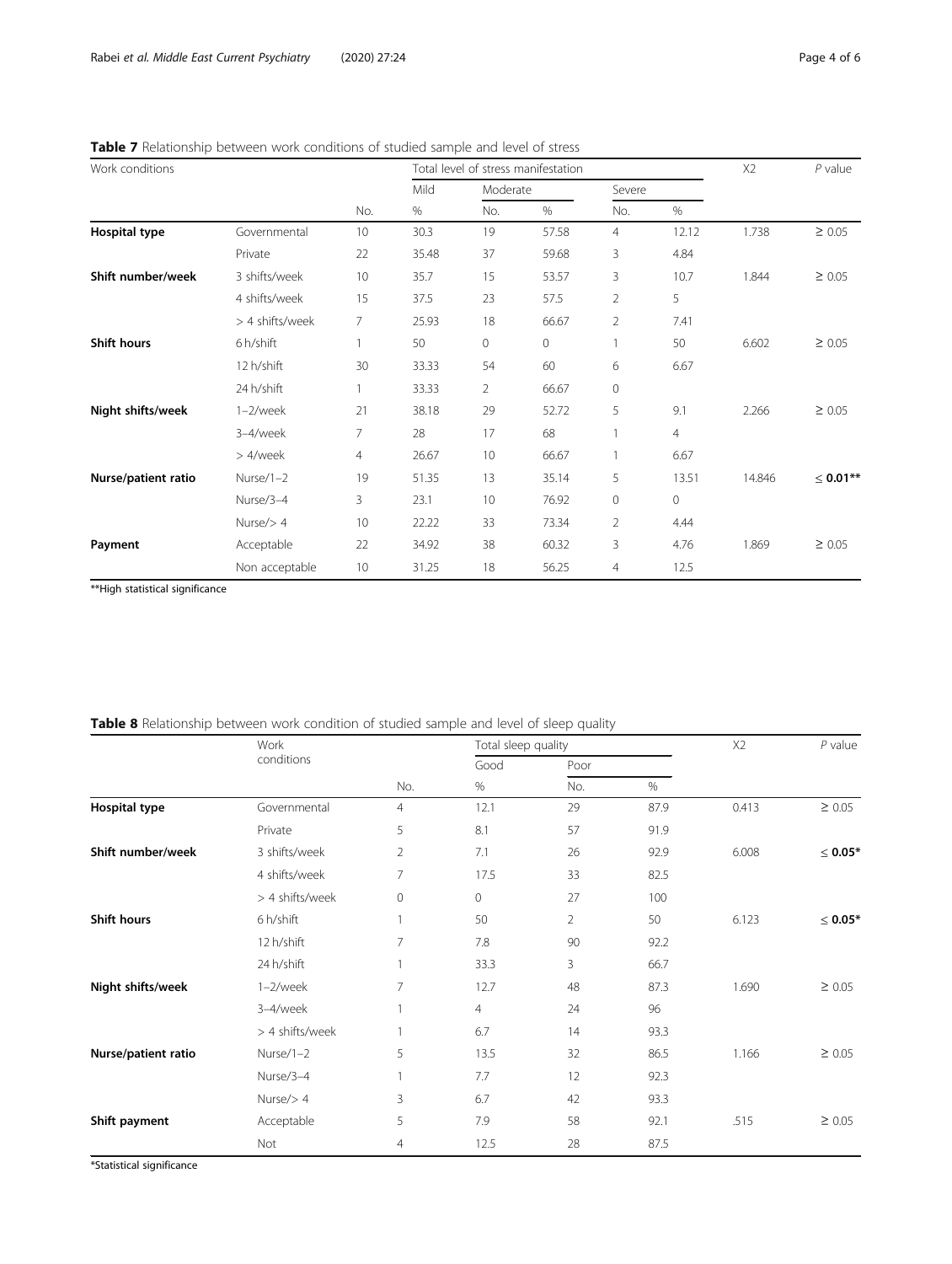<span id="page-4-0"></span>Table 9 Relationship between level of stress and sleep disturbance

| Level of |     |      | Total sleep quality |      | X <sub>2</sub> | P value     |
|----------|-----|------|---------------------|------|----------------|-------------|
| stress   |     | Good | Poor                |      |                |             |
|          | No. | $\%$ | No.                 | $\%$ |                |             |
| Mild     |     | 15.6 | 27                  | 84.4 | 2.707          | $\geq 0.05$ |
| Moderate | Κ   | 5.4  | 53                  | 94.6 |                |             |
| Severe   |     | 14.3 | 6                   | 85.7 |                |             |

assumed that none of the socio-demographic variables had a statistical impact on sleep quality in nursing students [[16](#page-5-0)].

In this study, one of the findings is that greater number and duration of shifts per week worsens nurses' sleep quality. This parallels the results of a study which assumed that there is a significant relationship between number of hours per shift and stress [[17](#page-5-0)]. As regard to nurse-patient ratio, nearly half of the studied subjects worked as one nurse for more than four patients, while more than one third of them working as one nurse for one to two patients. According to the relationship between nurse patient ratio and level of stress, there was a significant statistical relationship which is consistent with previous study [\[18,](#page-5-0) [19](#page-5-0)].

As regards the number of night shifts per week, it was noticed that more than two-thirds of the studied subjects (44%) were working four shifts per week, while more than one quarter (28%) of them working three shifts per week and the same percentage working more than four shifts per week. Concerning the relationship between night shifts per week and sleep quality, results of the present study revealed that globally, the relationship between night shifts per week and sleep quality was not significant, which is in the same line with [\[20](#page-5-0)]; however, this finding is not in line with previous studies done by [[21](#page-5-0), [22](#page-5-0)] and more recent study [\[23](#page-5-0)] which reported that there is a significant effect of working in night schedule on sleep disturbance as a whole.

Table 10 Correlation between stress and sleep disturbance, total score, and sub-scales

| Sleep                                 | Stree        | Subjective<br>sleep quality | Sleep<br>latency | Actual sleep<br>duration | Habitual sleep<br>efficiency | Sleep    | Use of sleeping<br>disturbances medications | Day time<br>dysfunction | Total<br>PSQI                     |
|---------------------------------------|--------------|-----------------------------|------------------|--------------------------|------------------------------|----------|---------------------------------------------|-------------------------|-----------------------------------|
| Death and dying                       | $\mathsf{R}$ | 0.116                       | 0.064            | $-0.065$                 | 0.138                        | 0.081    | 0.144                                       | $-0.099$                | 0.092                             |
|                                       | $\mathsf{P}$ | 0.263                       | 0.535            | 0.533                    | 0.184                        | 0.435    | 0.165                                       | 0.341                   | 0.373                             |
| Conflicts with<br>physicians          | $\mathsf{R}$ | $-0.051$                    | $-0.116$         | $-0.15$                  | 0.076                        | 0.003    | $-0.037$                                    | 0.057                   | $\overline{\phantom{0}}$<br>0.094 |
|                                       | P            | 0.627                       | 0.262            | 0.147                    | 0.464                        | 0.981    | 0.72                                        | 0.586                   | 0.364                             |
| Inadequate emotional<br>preparation   | $\mathsf R$  | 0.04                        | 0.017            | 0.073                    | 0.039                        | 0.044    | 0.132                                       | 0.026                   | 0.06                              |
|                                       | $\mathsf{P}$ | 0.7                         | 0.873            | 0.483                    | 0.71                         | 0.67     | 0.202                                       | 0.799                   | 0.564                             |
| Problems related to<br>the supervisor | $\mathsf{R}$ | $-0.075$                    | 0.091            | 0.003                    | 0.201                        | $-0.072$ | $-0.048$                                    | 0.029                   | 0.027                             |
|                                       | $\mathsf{P}$ | 0.475                       | 0.386            | 0.975                    | 0.052                        | 0.492    | 0.649                                       | 0.778                   | 0.797                             |
| Problems related to<br>peers          | $\mathsf{R}$ | $-0.226$                    | $-0.049$         | 0.014                    | 0.231                        | $-0.119$ | $-0.043$                                    | 0.116                   | 0.026                             |
|                                       | $\mathsf{P}$ | 0.028                       | 0.64             | 0.89                     | 0.024                        | 0.253    | 0.681                                       | 0.263                   | 0.805                             |
| Workload                              | R            | $-0.079$                    | 0.012            | 0.048                    | 0.304                        | $-0.044$ | 0.07                                        | 0.056                   | 0.066                             |
|                                       | P            | 0.45                        | 0.909            | 0.649                    | 0.003                        | 0.672    | 0.504                                       | 0.59                    | 0.528                             |
| Uncertainty regarding<br>treatment    | R            | $-0.08$                     | 0.088            | $-0.03$                  | 0.253                        | $-0.04$  | $-0.071$                                    | 0.113                   | 0.052                             |
|                                       | P            | 0.44                        | 0.398            | 0.74                     | 0.013                        | 0.7      | 0.496                                       | 0.275                   | 0.617                             |
| Patients and their<br>families        | $\mathsf{R}$ | 0.016                       | $-0.035$         | 0.226                    | 0.313                        | $-0.109$ | $-0.1$                                      | $-0.024$                | 0.078                             |
|                                       | $\mathsf{P}$ | 0.88                        | 0.735            | 0.027                    | 0.02                         | 0.295    | 0.927                                       | 0.816                   | 0.454                             |
| Discrimination                        | R            | 0.078                       | $-0.071$         | 0.098                    | 0.205                        | $-0.021$ | 0.105                                       | 0.195                   | 0.164                             |
|                                       | $\mathsf{P}$ | 0.455                       | 0.495            | 0.347                    | 0.046                        | 0.839    | 0.31                                        | 0.058                   | 0.113                             |
| <b>Total ENSS</b>                     | R            | $-0.096$                    | 0.028            | $-0.029$                 | 0.262                        | $-0.034$ | 0.011                                       | 0.052                   | 0.115                             |
|                                       | $\mathsf{P}$ | 0.353                       | 0.791            | 0.782                    | 0.01                         | 0.745    | 0.914                                       | 0.614                   | 0.269                             |

Greater number of patients a nurse cares for increases the nursing stress

Greater number and duration of shifts worsen sleep. Demanding patients and their families lessen the actual sleep duration of nurses

Demanding patients and their families, workload, discrimination, and uncertainty regarding treatment lessen is the habitual sleep efficiency of nurses. Problems related to peers worsen sleep quality

Boldface indicates statistical significance